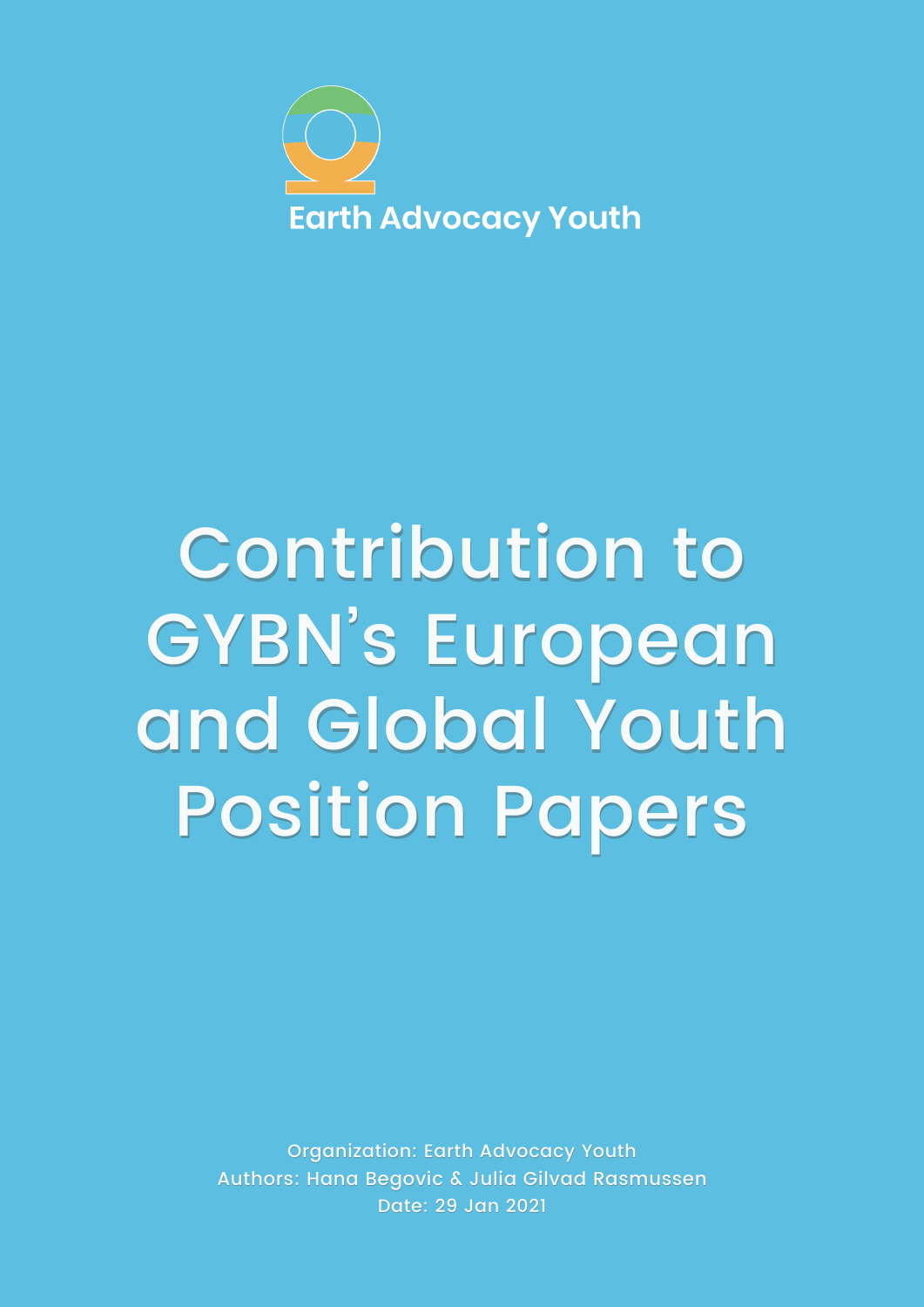

## YEA's Terminology

#### Earth Jurisprudence

Earth Jurisprudence is a philosophy and practice of law and human governance that recognizes that the Earth is embedded in a complex system that governs the very web of life. Humans are one member of a wider community of living beings, and the well-being and welfare of each member of that biodiverse community is dependent on the well-being and welfare of the planet as a whole. Earth uniquely sustains life as we know it through a complex system of living processes and laws, as a self-regulating planetary organism. All Earth's living systems and entities (humans included) are inextricably subject to these laws and processes. Earth Jurisprudence makes it possible for ecologically aware legal and governance systems to emerge. To achieve this, fundamental changes in discourses of power are crucial along with a diversity of insights, cultures and worldviews. Shifting perceptions about our role on this planet, and deepening our relationships to the rest of the Earth is an essential part of this transformation.

#### Rights of Nature

Rights of Nature is a branch within Earth Jurisprudence, and is a legal tool which implements the intrinsic legal rights of ecosystems to exist, thrive, evolve, regenerate, and continue their vital cycles. It enables the Earth community to claim the protection of those rights in human courts of law. The Rights of Nature advances a new worldview, respecting the aliveness, interconnectedness and uniqueness of all living beings. The Rights of Nature has gained traction in legal systems all over the world.

#### Living Systems

"Every living organism, from the smallest bacterium to all the varieties of plants and animals, including humans, is a living system. Second, the parts of living systems are themselves living systems. A leaf is a living system. A muscle is a living system. Every cell in our bodies is a living system. Third, communities of organisms, including both ecosystems and human social systems such as families, schools, and other human communities, are living systems." - Fritjof Capra

#### System thinking (image [source\)](https://medium.com/disruptive-design/tools-for-systems-thinkers-the-6-fundamental-concepts-of-systems-thinking-379cdac3dc6a)



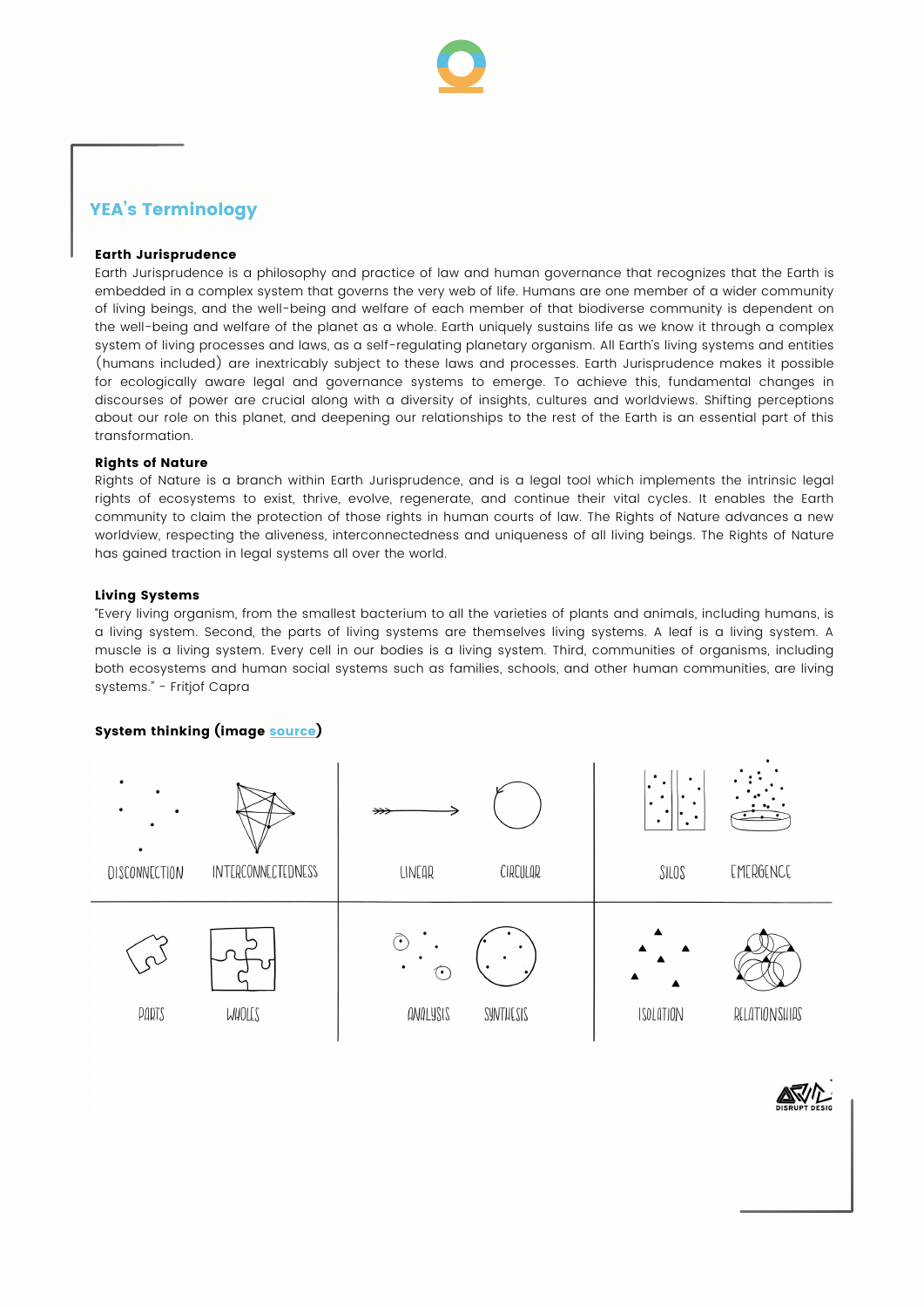

## **1. Thinking of "Nature" as Living Systems**

Nowadays, thinking in terms of [complex](https://medium.com/disruptive-design/tools-for-systems-thinkers-the-6-fundamental-concepts-of-systems-thinking-379cdac3dc6a) systems is at the forefront of science, but this way of thinking has still not taken hold in our global community and mainstream culture. Only when we understand the non-linear and network-based character of living systems, will we be able to understand how to use systems thinking in our work for the Earth system and in movement-building.

Nature is the web of life composed of interactive and reciprocal relationships which connects every organism on Earth into one planetary and complex interdependent ecosystem. Nature is not a mere object or a series of objects, but a process of crisscrossing relationships which exist and interact with each other in symbiosis. For example, Nature is not only the forest. Nature is all the processes of reciprocal relationships that exist within the forest. Nature is not only the river. Nature is the symbiotic processes and interconnectedness between all animals, microorganisms, plants, insects and streams of water which exist in and close to the river. To properly protect these living systems, we need to first understand their intrinsicality and explore how to achieve a shift through which we may perceive the planet holistically.

## **2. "What do you think are the top priorities for the conservation and sustainable use of Nature in the next 10-30 years?"**

- Speedy phase-out of practices which disrupt living systems instead of allowing them to live, exist, regenerate their biocapacity and to continue their vital cycles and processes free from disruptions such as contamination, pollution and waste.
- A shift from legal objectivity and commodification of living systems (the "natural resource" narrative) to legal subjectivity and consideration of their well-being for the sake of their own existence and regeneration (the "living systems" narrative).

## **3. "What are the biggest obstacles/challenges to the vision of living in harmony with Nature by 2050?"**

In many countries and human cultures around the world, non-human living systems and entities are seen as human-owned objects whose reason for existence is to be commodified, exploited and used for human benefit and economic profit. This is today's dominant narrative and permeates almost all spaces in which economic power is fostered and decision-making occurs. A pillar within this narrative is how "Nature" is often spoken about, through an insidious lens of a dichotomy that separates "human" from "Nature" and, arrogantly enough, states that humans are superior.

This is concerning because by maintaining this dichotomy in governance systems built upon anthropocentric violence against other life on Earth, humanity is contributing to the irreversible collapse of countless ecosystems. Additionally, today's dominant narrative expresses and confirms a human authority which defies the natural laws that govern the planet's living systems. These destructive structures only benefit the few, jeopardize the rights to life, dignity and respect of the many, and unmercifully destroys the preconditions for life.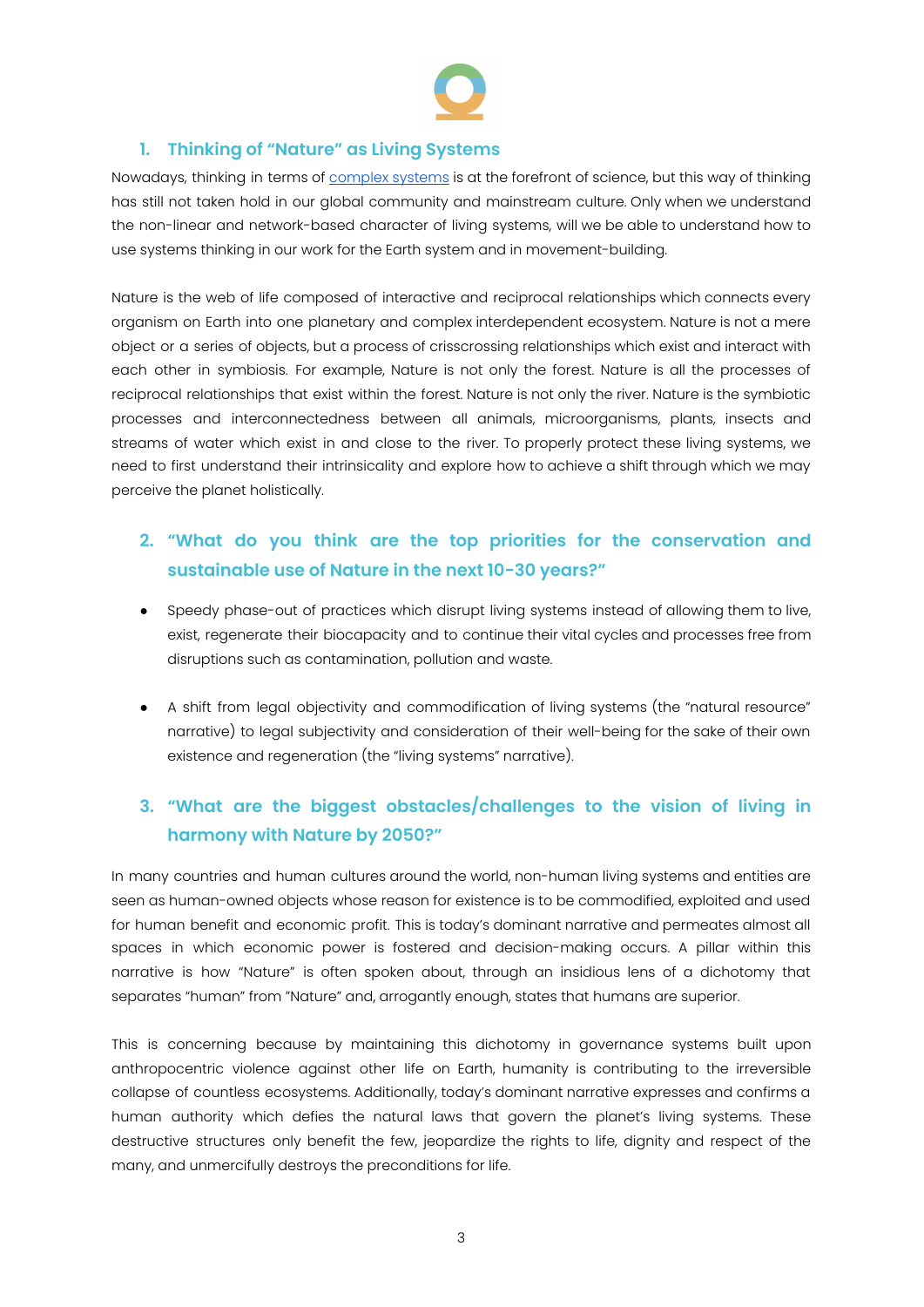

## **4. "What are you expecting from decision-makers regarding the Post-2020 Global Biodiversity framework (and the related EU biodiversity strategy)?"**

**What we expect decision-makers to address and incorporate into the Post-2020 Global Biodiversity Framework:**

## All living systems must have a formal voice within international treaty bodies

Non-human living systems are currently represented only indirectly within the CBD, such as through civil society groups that speak for a variety of interests related to these living systems. By promoting the Rights of Nature in the Post-2020 Global Biodiversity Framework, ecosystems themselves can have a formal role within the CBD. Rights of Nature can be given effect, such as through legal guardianship bodies that act on behalf of the rights and interests of Earth's biologically diverse systems. Such a guardianship body should be explored in the context of the CBD, along with other bold ways of recognizing their voices in current systems of law and governance.

● Including an Earth-centered approach within the Post-2020 Global Biodiversity Framework will help realize the shared vision of living in balance with the rest of Earth's living systems by 2050

The Post-2020 Global Biodiversity Framework should set out an ambitious plan to implement broad action to bring about a transformation in the ways human societies interact with and form an intrinsic part of biodiversity. Recognizing the Rights of Nature entails responsibilities for humans towards other living systems and entities based on their inherent rights. This approach will enable a balance to be reestablished between the different interests within the Earth system, leading to holistic and more effective approaches to sustainability apart from unrealistic economic growth.

The theory of change of the Post-2020 Framework already acknowledges that it "will be implemented taking a rights-based approach" To successfully meet its 2050 goals, this approach must actively promote and implement Earth-centered solutions. Additionally, although Rights of Nature is increasingly recognized within individual countries and promoted within the United Nations and the IUCN, no international treaty body has explicitly supported the Rights of Nature so far. In doing so, the CBD provides a unique opportunity to transform legal and governance structures at international level while inspiring other treaty bodies to do the same.

## **5. How Earth Jurisprudence Supports the Post-2020 Targets**

Implementing Earth-centered solutions, both through the CBD and within the legal systems of its Parties, supports the Post-2020 targets by:

- Breaking the false dichotomy fueling the idea that "Nature" is separate from and inferior to humans.
- Asserting the responsibilities of humans towards the rest of the natural world, and holding humans who violate the rights of non-human living systems accountable.